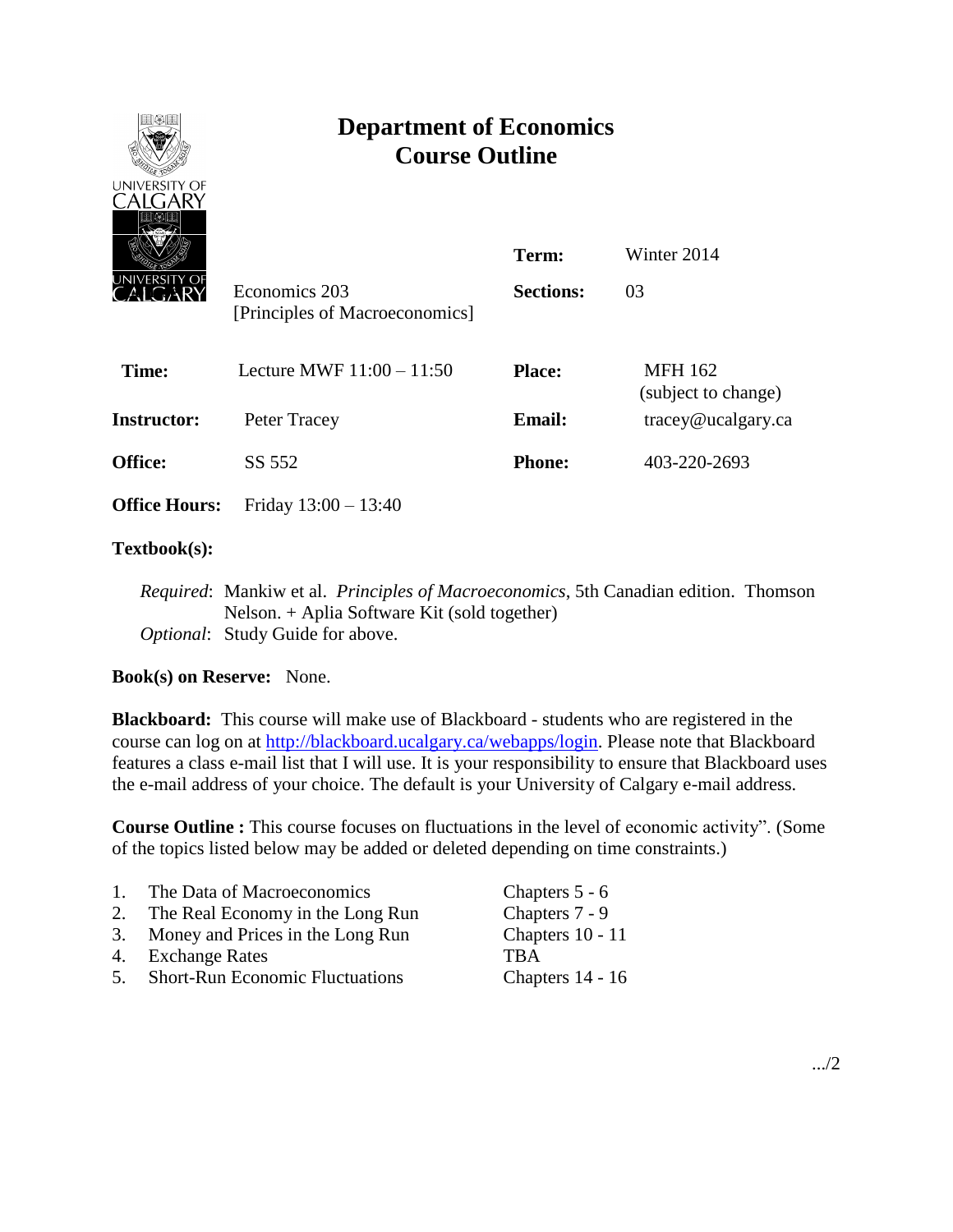#### **Grade Determination and Final Examination Details:**

| Midterm Examination: Friday, February 7, 2014 | 35%             |
|-----------------------------------------------|-----------------|
| Assignment 1: Wednesday, February 26, 2014    | 7.5%            |
| Assignment 2: Wednesday, March 26, 2014       | 7.5%            |
| Final Examination                             | 50 <sub>%</sub> |

#### Assignments:

- 1. Details concerning the submission of the assignments will be explained in class. Note: I do not accept late assignments; I do not accept assignments emailed to me; and, I do not accept assignments slid under my office door.
- . 2. Emails regarding the assignments should be directed to the teaching assistants (TAs), who will be assigned to this course.

#### Examinations*:*

- 1. Examinations will consist of multiple choice questions.
- 2. The midterm examination will be held during the lecture time. **The exam must be completed during the specified time. Extra time will not be given for any reason.**
- 3. The final examination will last for two hours and will be scheduled by the Registrar. **The exam must be completed during the specified time. Extra time will not be given for any reason.**
- 4. The use of a simple calculator during tests and examinations is permitted. **The use of graphing calculators, cell phones, and computers is not permitted.**

Assignments, the midterm exam, and the final exam are marked on a numerical (percentage) basis and then converted to letter grades. The course grade is then calculated using the weights indicated above. As a guide to determining standing, these letter grade equivalences will apply:

| $A+ 97-100 B$          | $79 - 83$ C- | $62 - 66$ |
|------------------------|--------------|-----------|
| A $92-96$ B-           | $76 - 78$ D+ | $57 - 61$ |
| A- $89-91$ C+ 73-75 D  |              | $50 - 56$ |
| $B+ 84-88$ C 67 - 72 F |              | $0 - 49$  |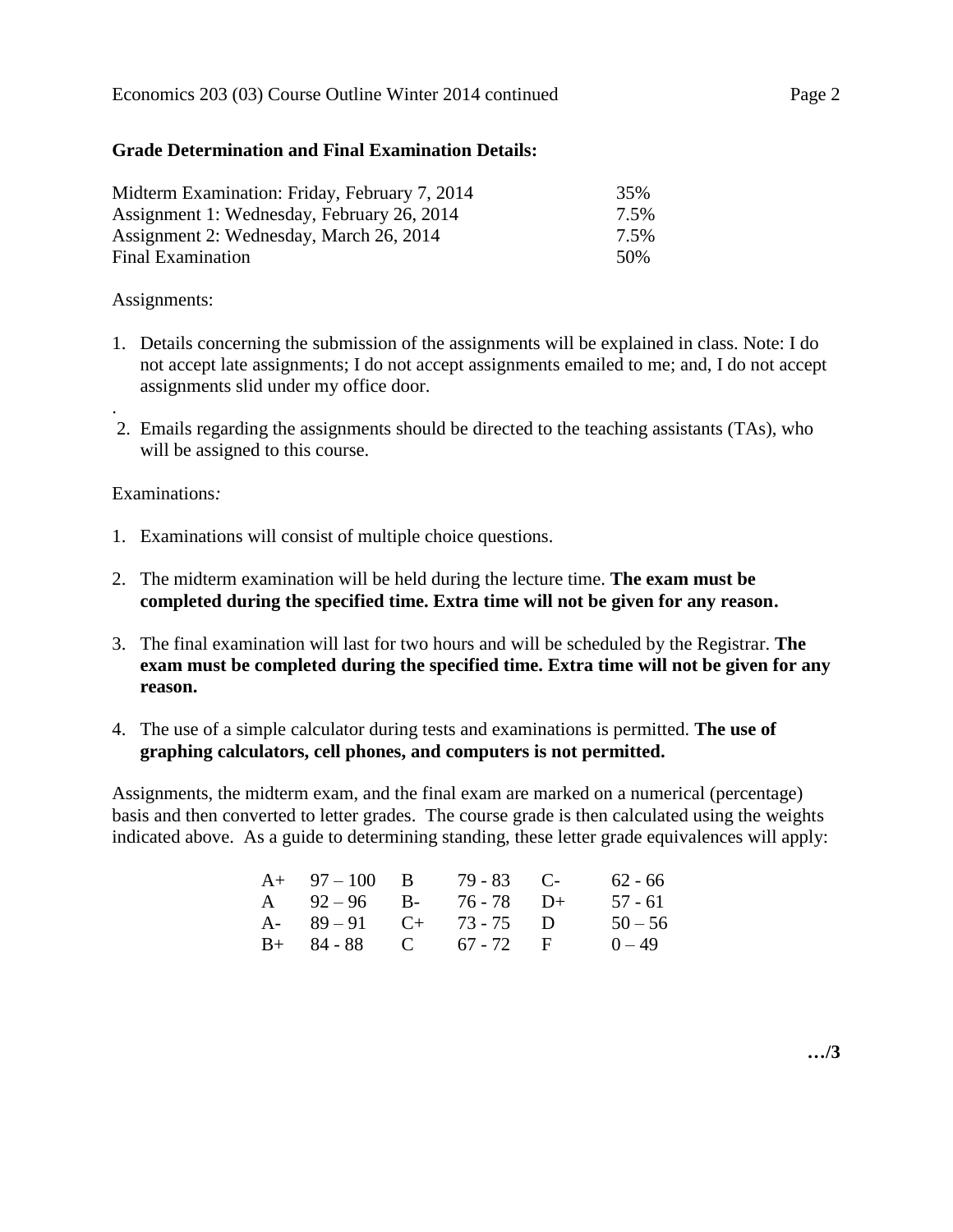### **Notes:**

1. Students should be aware that no "make-up" midterms will be given. Any student who finds it necessary to miss the midterm must notify the instructor in advance and produce a valid medical certificate or other required documentation in order to have the weighting adjusted. This adjustment will result in the final exam counting for 85% of the final grade and the assignments counting for 15% of the final grade. Note that deferred final examinations may contain short/long answer questions. Also, deferred final examinations do not have to cover the same material or have the same format as the regular final examination.

2. Students should be aware that no "make-up" assignments will be given. Any student who finds it necessary to miss the assignment(s) must notify the instructor in advance and produce a valid medical certificate or other required documentation in order to have the weighting adjusted. This adjustment will result in the final exam counting for 50% plus the weight of the missed assignment(s).

3. Students should be aware of the academic regulations outlined in The University of Calgary Calendar.

## **4. The use of cell phones for any purpose in class is prohibited**. **The classroom will be a no cell phone zone. Computers may be used for note-taking purposes only.**

5. Students seeking reappraisal of a piece of graded term work should discuss their work with the instructor *within* 15 days of the work being returned to class. However, the earliest that grades will be discussed will be two days after the return of an assignment or examination.

6. Students will be responsible for all material listed on the course outline, regardless of whether or not the material has been covered in class, unless the instructor notifies the class that the material will not be covered.

7. Please note that the following types of emails will receive no response: emails not addressed to anyone in particular; emails where the recipient's name is not spelled correctly; anonymous emails; emails which do not specify the course and section in which you are registered; and, emails involving questions that are specifically addressed on the course outline.

8. It is the student's responsibility to request academic accommodations. If you are a student with a documented disability who may require academic accommodation and have not registered with the Disability Resource Centre, please contact their office at 220-8237. Students who have not registered with the Disability Resource Centre are not eligible for formal academic accommodation. **You are also required to discuss your needs with your instructor no later than fourteen (14) days after the start of this course.**